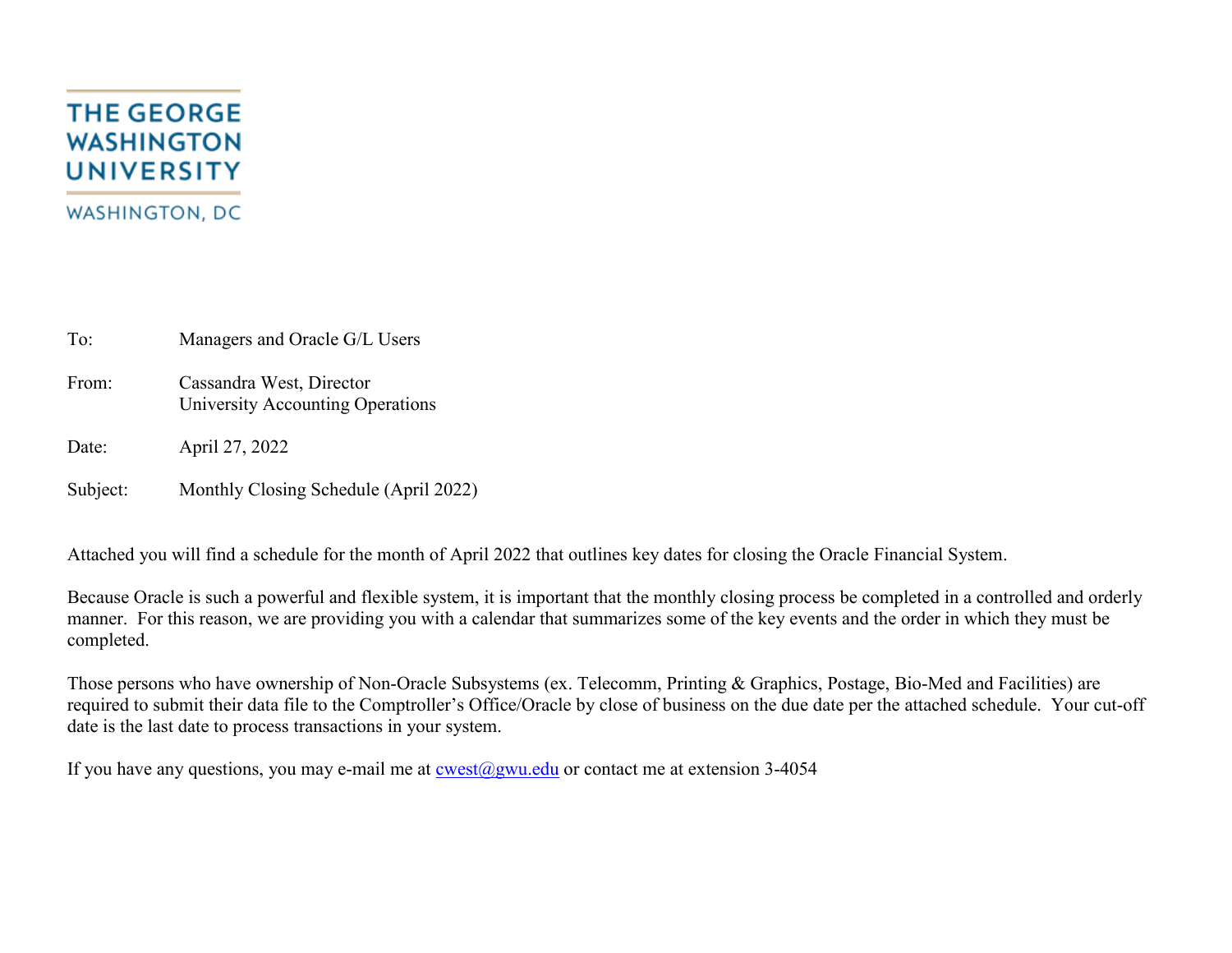| Sunday          | Monday                                        | Tuesday                                                                                                                                                                          | Wednesday                                                                                                                                                                        | Thursday        | Friday                                                                   | Saturday       |
|-----------------|-----------------------------------------------|----------------------------------------------------------------------------------------------------------------------------------------------------------------------------------|----------------------------------------------------------------------------------------------------------------------------------------------------------------------------------|-----------------|--------------------------------------------------------------------------|----------------|
|                 |                                               |                                                                                                                                                                                  |                                                                                                                                                                                  |                 | 1                                                                        | $\overline{2}$ |
| 3               | $\overline{4}$                                | $5\overline{)}$                                                                                                                                                                  | 6                                                                                                                                                                                | $\tau$          | 8                                                                        | 9              |
| 10              | $\overline{11}$                               | 12                                                                                                                                                                               | 13                                                                                                                                                                               | 14              | $\overline{15}$<br>Facilities 1st Half<br>Cut-off                        | 16             |
| $\overline{17}$ | 18<br>Facilities 1 <sup>st</sup> Half Posting | $\overline{19}$                                                                                                                                                                  | $\overline{20}$                                                                                                                                                                  | $\overline{21}$ | 22                                                                       | 23             |
| $\overline{24}$ | 25                                            | $\overline{26}$<br>Telecomm Cut-off<br>Printing & Graphic Cut-off<br>Postage Cut-off<br>Bio-Med Cut-off<br>Facilities 2 <sup>nd</sup> Half Cut-off<br>Telecomm 3rd Party Cut-off | 27<br>Telecomm Posting<br>Printing & Graphic<br>Posting<br>Postage Posting<br><b>Bio-Med Posting</b><br>Facilities 2 <sup>nd</sup> Half Posting<br>Telecomm 3rd Party<br>Posting | 28              | 29<br>J/E Cut-off<br>Draws to be recorded by Senior<br>Accountant in G/L | 30             |

# The George Washington University Monthly Closing Schedule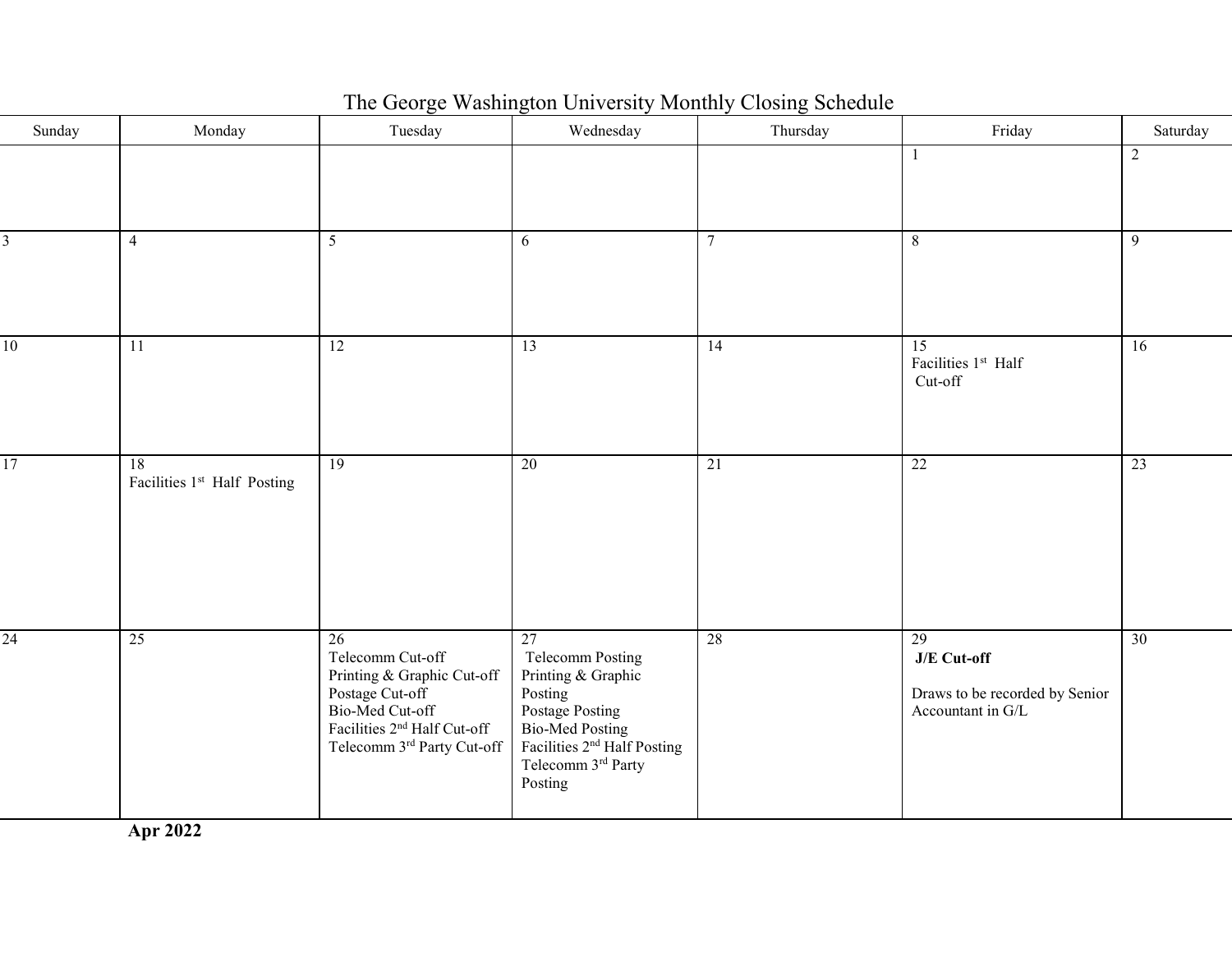## **The George Washington University Comptroller's Office April 2022 Monthly Closing Schedule**

| <b>General Ledger</b>                                                                                                                                               | <b>Time</b>                              | <b>Closing Dates</b>         |
|---------------------------------------------------------------------------------------------------------------------------------------------------------------------|------------------------------------------|------------------------------|
| Departmental Journal Entry and Approval Cut-off<br>Apr Unprocessed Manual Departmental J/E's will be rejected<br>Please delete journals and re-key into new period. |                                          | $04 - 29 - 22$<br>$05-02-22$ |
| <b>Accounts Payable</b>                                                                                                                                             |                                          |                              |
| Stipend authorization form due (See calendar on A/P website)                                                                                                        |                                          |                              |
| <b>Cashier Offices</b>                                                                                                                                              |                                          |                              |
| Cash Receipt-University                                                                                                                                             | 4:30 <sub>pm</sub>                       | 04-29-22                     |
| Credit Card Receipt<br><b>Student Account Cash Receipt</b>                                                                                                          | 4:30 <sub>pm</sub><br>4:30 <sub>pm</sub> | 04-29-22<br>$04 - 29 - 22$   |
| <b>CLOSE AND FINALIZE ALL CASHIERING</b><br><b>SESSIONS BY CLOSE OF BUSINESS</b>                                                                                    |                                          | $04 - 29 - 22$               |
| <b>Oracle Systems Closings</b>                                                                                                                                      |                                          |                              |
| <b>Accounts Payable</b>                                                                                                                                             |                                          | $05 - 02 - 22$               |
| Open Period (A/P May)                                                                                                                                               | $5:00 \text{pm}$                         | 04-29-22                     |
| Purchasing                                                                                                                                                          |                                          | $05-02-22$                   |
| Open Period (Purchasing May)                                                                                                                                        | $5:00 \text{pm}$                         | 04-29-22                     |
| Grants                                                                                                                                                              |                                          | $05-02-22$                   |
| <b>Accounts Receivable</b>                                                                                                                                          |                                          | $05 - 02 - 22$               |
| General Ledger<br>Open Period (G/L May)                                                                                                                             | $5:00 \text{pm}$                         | 05-05-22<br>04-29-22         |
|                                                                                                                                                                     |                                          |                              |